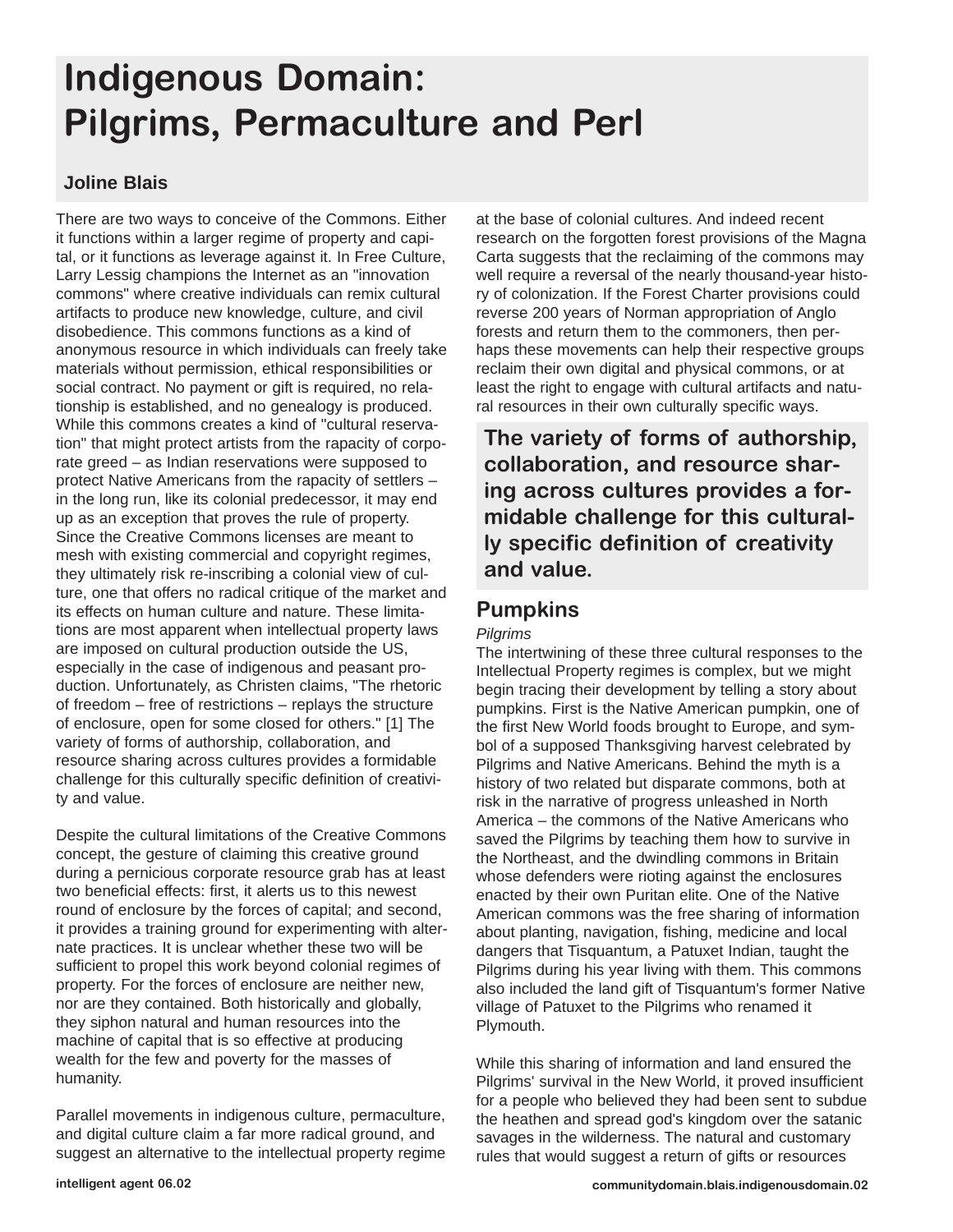from the Pilgrims to the Natives never occurred. By 1636, under pressure of an exploding settler population, the Pilgrims triggered King Phillip's war with the massacre of 600 Narragansett villagers, a war which was to be the bloodiest in New England history, a war that eroded the New World commons as effectively as Cromwell's purge of Levellers from the New Model Army eradicated the British commons. [2]

During the settler land-grab in the Americas, a similar land grab was occurring in England in the centuries old battle for the control of the forest commons, a right guaranteed by the Magna Carta. Resisters of enclosure, the Blacks and Levellers were described as "rough and savage in their Dispositions." In Peter Linebaugh's analysis of the links between race, slavery and the commons, he notes that these Commoners were considered to be a "sordid race" and "compared to the Indian, to the savage, to the buccaneer, and to the Arab." [3]

During the 17th and 18th century, both sets of commoners with a survival stake in the lands they shared would lose their ground. In both cases, lands were enclosed and privatized, and in the US, citizenship and thus freedom for the settlers would be tied to the ownership of this stolen land.

#### *Permaculture*

A reincarnation of the Thanksgiving pumpkin might be found in the permaculture pumpkin patch: a plant guild composed of corn, squashes or pumpkins, and beans. While Northeast Native Americans were early practitioners of sustainable forms of agriculture that included the Three Sisters plant guild, some settler cultures, eventually transformed by the lands they occupied, began to recognize the benefits of these practices. Drawing on both indigenous knowledge and long-term and close observation of nature, Australians Bill Mollison and David Holmgren devised intensive, but sustainable methods of agriculture, social organization, and selfgovernment that became the permaculture movement. Based on systems thinking and on replicating patterns found in nature, permaculture stresses interdependent relationships, like those found among companion plants, plant guilds, plant communities, local ecosystems, ecotones and bioregions – moving from local to regional.





In the Three Sisters guild.corn, squash (including pumpkins), and beans grow together in a synergistic and mutually beneficial system. [Fig. 1] The beans feed the corn with much needed nitrogen, the corn provides a structure for the beans to climb, and the squash with its lush, prickled foliage acts as a natural mulch and pest inhibitor, keeping insects, slugs, and raccoons from eating the ripened corn. Each member of the guild both gives and takes something from the community, and in the end the soil itself is nourished rather than depleted as it is in single-yield, industrial monoculture. Guilds, plant communities, food forests, herb spirals, water and energy catchment – most of the methods popularized in permaculture can be found in peasant and indigenous communities, which have forged complex relations to the ecosystems around them – relations that have ensured survival over ten of thousands of years. Placed beside the provisions of the forest charter, which provides for sustainable uses of the forest by local people – for herbage, pannage, eyries etc. – they look very familiar. [4]

Compare the integrated management of permaculture with article 12 of the forest charter of the Magna Carta: "Henceforth every freeman, in his wood or on his land that he has in the forest, may with impunity make a mill, fish-preserve, pond, marl-pit, ditch, or arable in cultivat-

**communitydomain.blais.indigenousdomain.03 intelligent agent 06.02**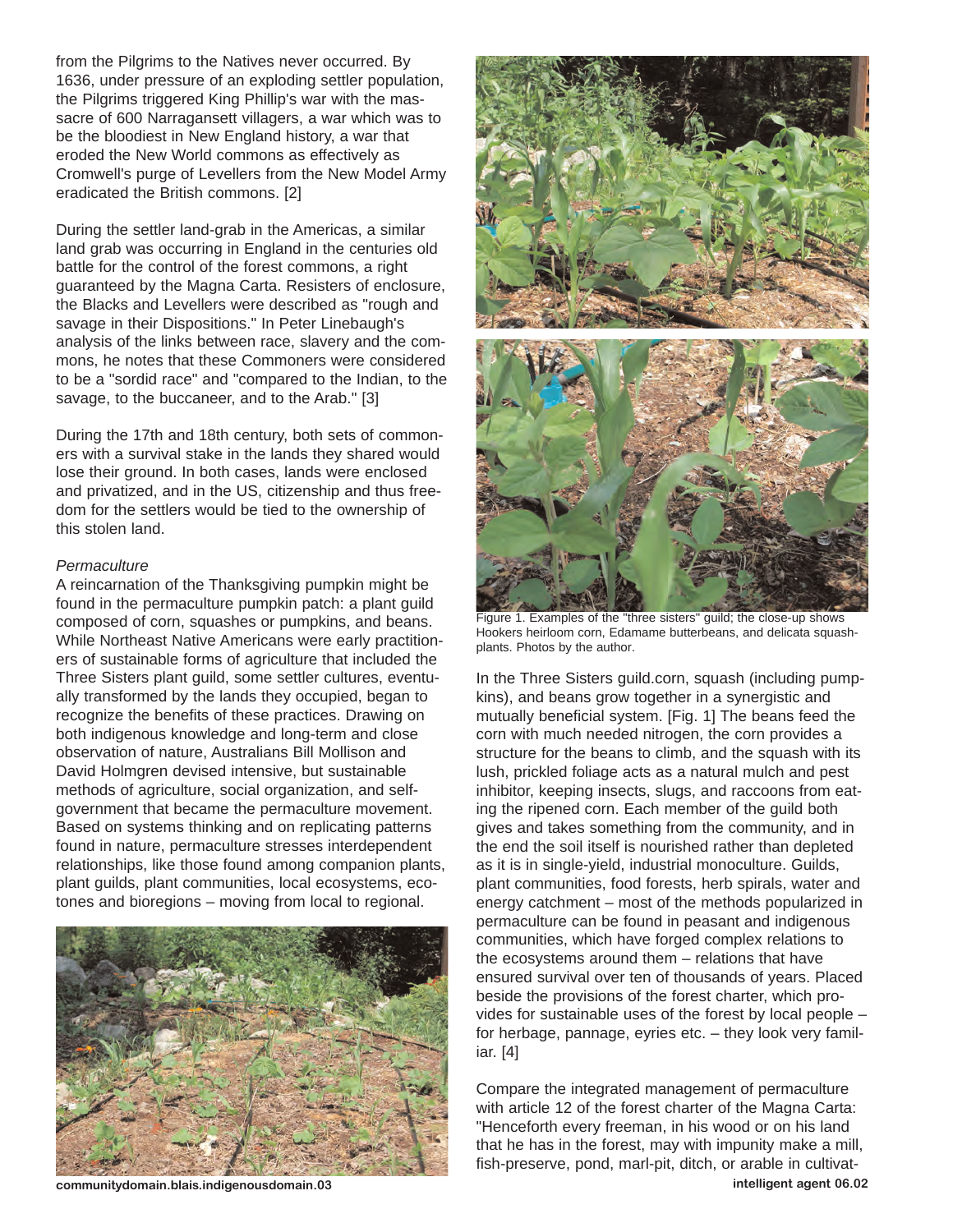ed land outside coverts, provided that no injury is thereby given to any neighbour." Two principles stand out here: 1) usage produces no injury, neither to the forest, nor to the neighbor – there is clearly a complex web of relations here that ties neighbors to forest resources; 2) usage is local, and its effects are related to a neighbor. [5] Under this provision there would be no drilling for oil in the Arctic National Wildlife Refuge, because the benefits go to non-local agents who have no care or relationship to the land, and furthermore the damage affects both natural and human neighbors. Thus the Forest Charter refers to customary usage – which predates nobility, legal system, and governments – customs which reflect both ethical and community concerns, though already diluted from the complex forms of interdependence found in the New World. Permaculture communities seek to rebuild these, or similar, sustainable customary practices in a modern context. They depend on local solutions rather than centralized, global bureaucracies – whether political or economic – for meeting human needs. And they may very well be the mammals that survive the dinosaurs of industry and capital.

#### *Perl*

The indigenous and permaculture communities have curious allies in the digital community. The digital "patch pumpkin," a token of trust and a method of self-government found in the digital commons of open source software, may be an emergent form of these evolutionarily learned human impulses. How does a "patch pumpkin" resemble its metaphoric siblings? Most notably, the patch pumpkin helps establish social, political, and economic protocols for collaborative work. Perl programmers do this by passing around the "patch pumpkin." Whoever has the pumpkin is in charge of managing the workflow. As the story goes, the name originated in the Perl community with Chip Salzenberg and co-worker David Cory. At one of David Cory's previous jobs, many systems relied on a tape drive for backup. "But instead of some high-tech exclusion software, they used a lowtech method to prevent multiple simultaneous backups: a stuffed pumpkin. No one was allowed to make backups unless they had the 'backup pumpkin.'" [6] During one Perl work session Chip asked, "Who has the patch pumpkin?" And, as "patching" is the term used for controlling workflow in Perl – i.e. making a patch, testing a patch, incorporating a patch; a patch being a module of code – the name stuck.

What is worth noting about this patch pumpkin is that it is a low-tech solution for developing trust among a group of programmers, that it initially depended on faceto-face meetings and physical distribution of a stuffed pumpkin to establish a trust metric, and that responsibility passed around the group, ensuring a kind of working democracy. All of this was operating in a gift economy in which programmers contributed to and benefited from a common project, from which they developed a sense of both community and identity. This emerging digital com**intelligent agent 06.02 communitydomain.blais.indigenousdomain.04**

mons builds meaningful relationships around non-coercive work in a context of self-government, all conspicuously absent from the nature of paid work in our culture. Against this model, paid work begins to look like the wage-slavery described by the YES MEN in their antiglobalization campaigns, a slavery that became necessary during the enclosure of the commons in Europe and North America, an enclosure that continues to be forced on indigenous and peasant people around the world in the name of progress and free trade. [7]

So we have three kinds of pumpkins, each suggesting to us movements towards reclaiming the commons, not as an endangered preserve in a regime of property, but as complex economic, social, and political alternatives to that regime. These complex networks of relationships, resources, and practices are designed to perpetuate fertility and abundance in the communities that form them. The Eden that Europeans described when they reached North America was not a wilderness, but a well-managed resource, a complex combination of nature and culture, ecology and economy, a system so subtle and effective that it eluded the settlers who saw only natural wealth free for the taking. The result of this land grab in North America is that only 2% of the land is now wild, its major rivers are polluted, its lakes have caught fire, and its forests are dying from the top down. The tragedy of this commons was that it never really was a commons after colonization, but was surrendered to plunder, privatization, and exploitation in the name of Manifest Destiny and progress. [8]

To return to a tribal commons, both for contemporary land management and its digital counterpart will demand reevaluating some of the so-called freedoms of the colonial commons. Consumerism has taught us that free culture is detachable: I can download, consume, and remix a Creative Commons-licensed MP3 without ever contacting its author. Free culture is also presumed to be disposable: I can drag that MP3 to the trash when I'm done with it  $-$  and do the same with my laptop once I upgrade to a better one. Detachment and disposability depend on disinterest: in place of entertainment monopolies like Sony and Time Warner, free culture proposes a "free market of ideas" where a democratic process selects which cultural artifacts gain support and endure – with the side effect, of course, that all artifacts that don't garner acclaim pass into oblivion.

But free culture's tropes of detachment, disposability, and disinterest are not the only possible foundation for an alternative to monopolistic cultural production. Indigenous culture, permaculture, and digital culture offer three different and powerful dynamics: catchment, circles, and care.

### **Indigenous Culture**

The following examples from Native practices can help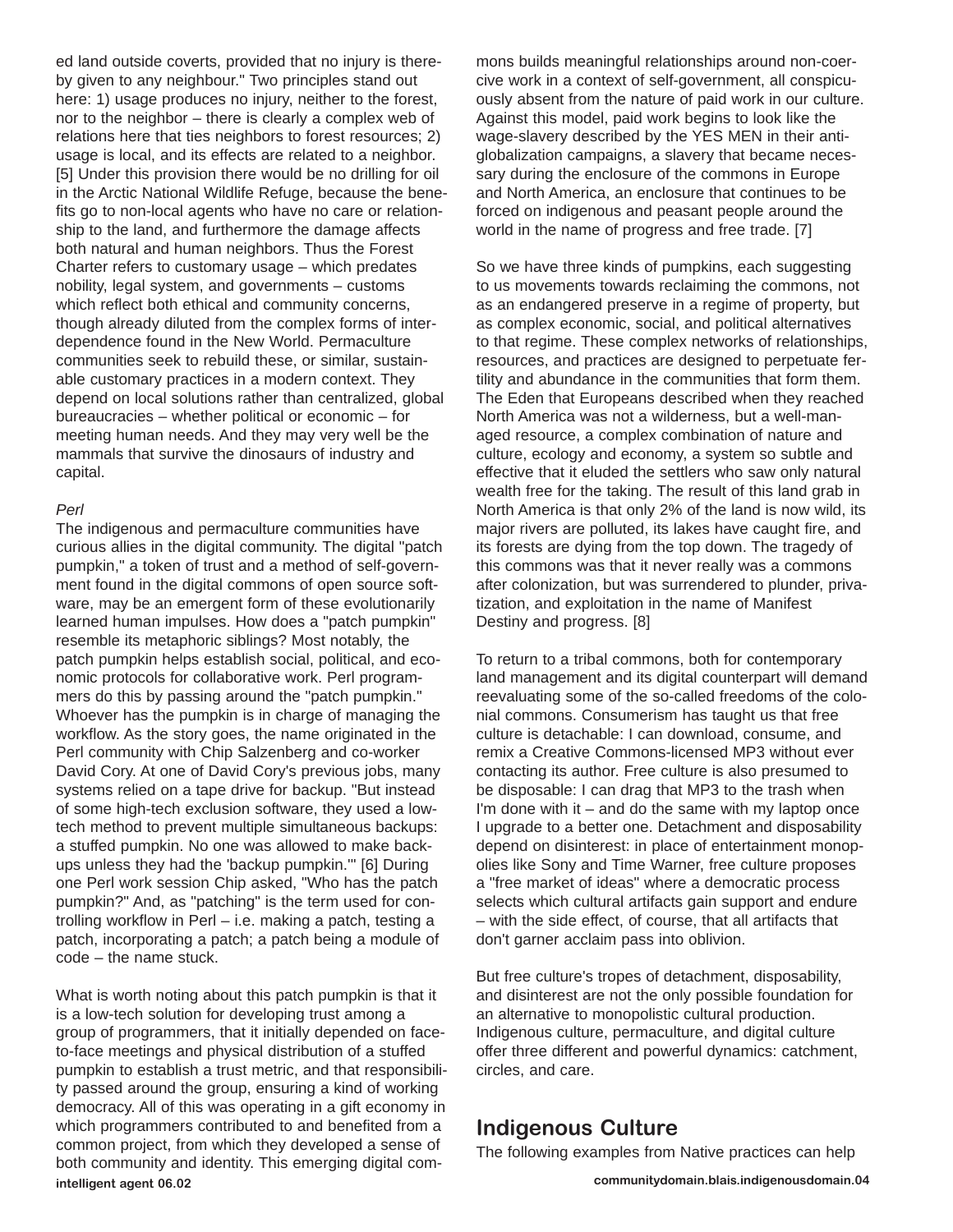us move beyond the commons as a free resource pool to a social practice in which creativity and kinship are intertwined.

#### *Catchment in Papua New Guinea*

The term catchment derives from permaculture, where we will see it has a specific meaning. In an indigenous context, however, catchment is a useful antithesis for the economic detachment required for a globalized market. The production of Malanggan cloth in Papua New Guinea follows a logic of ownership that entangles rather than detaching its object from the context of its making. To produce a new design, an artist must "purchase" an already existing design, by viewing this design in a public showing. After this brief showing, the artist must hold the design element in memory until a compelling experience triggers a significant revision of the original. But in order to realize the new vision the "owner" of the element must find a carver or weaver to realize it, since people do not "materialize their own images." [9] The new image (both original and derivative at the same time) emerges as a collaboration among a number of sources – the original owner, the new owner, the fabricator, and ultimately the owner in the next generation who will similarly modify it.

This kind of multiple ownership creates a legal nightmare for IP law. But among the craftspeople of Papua New Guinea, it produces a dense network of relationships, as well as serving as a metaphor for cultural preservation and loss at each generation. The Malanggan, a distributed object, produces identities dispersed across time and space. This means that the creativity lies not in the object, but in the technologies of distribution, which create genealogies similar to those produced in *The Pool*, an online environment which fosters artistic collaboration by encouraging and tracing trajectories of creation. [10] Malanggan unites the synchronous collaboration of image holder and maker, as well as the asynchronous collaboration of past, present and future images. As Leach observes, ownership in these conditions connects people rather than separating them as it does in the West. And these connections are critical to the "preservation of the social conditions of creativity itself." [11]

### *Circles in the Plains*

In *I Become Part of It*, Joseph Epes Brown, an anthropologist who lived and worked with Lakota Medicine Man, Black Elk, describes the practices that characterize tribal life in many parts of North America, practices that help us understand the confusion between Tisquantum's generosity and the Pilgrims' rapacity in the face of common resources. [12] In tribal life, art is not separated from craft, but permeates all of life. The value of art, then, cannot precipitate into an art object that can be sold or placed in a museum, but rather its value lies in the entire activity of production and distribution. The aid and land given to the Pilgrims was a way to build alliances and share knowledge, not an exchange of **communitydomain.blais.indigenousdomain.05 intelligent agent 06.02**

commodities. Similarly, to make a basket, a Native woman gathering grasses prays and makes offerings for the resources she takes; when she moistens the grass with her lips, she also "gives her life breath" [13], and these sacred dimensions create relationships linking her to the place and time of gathering, the grasses, and the person to whom she will give the basket. The making of the basket establishes kinship bonds that weave the natural and cultural world together. In these examples, nature is not a resource to be exploited for creative or commercial uses, but a set of material relationships that sustains sacred and material life.

Brown points to the Lakota tipi as a microcosm of the world, for example, with the fire in the center representing Wakan Tanka, the Great Mysterious. Hanging in a museum, without the central fire drawing the gaze of the children while the elders tell stories, the tipi becomes an inert object. [14] Similarly, in "It's Where You Put Your Eyes," Sam Gill talks about the power of masks coming from the inside view, the view the wearer has when he dons the mask and sees the faces of those who behold it. [15] He quotes the Navajo Emory Sekaquaptewa performing as a kachina: "the use of the mask in the kachina ceremony has more than just an aesthetic purpose [...] when he [the performer] dons the mask he loses his identity and actually becomes what he is representing…the audience becomes his personal self. He tries to express to himself his own conceptions about the spiritual ideals that he sees in the kachina." [16] And in doing so he does not represent the spiritual world, but rather he becomes the spirit he is seeking. [17] Thus, once a mask is placed in a museum, so viewers can appreciate its "aesthetic" qualities, it has lost its real cultural power.[18] The "executable power" of this art requires participation and interaction, just as digital forms do. [19]

What is interesting to note is that while Native conceptions of the sacred embrace all of Creation, the articulation of spiritual life is very specific and local, based closely on the particularities of the seasons, the flora and fauna, and the geography of their homelands. So the power of cultural practices is contextual and local, rather than universal. Not being universal, they are hard to commodify and dispose of in a system of abstract and equal exchange value.

Leach describes an interesting example of these local practices in his discussion of the "purchase" of the tunes, words, and carvings of a Tambaran spirit in Papua New Guinea: "One aspect of Tambaran is a male musical cult with secret ritual paraphernalia. The tunes and designs […] have a named owner. Yet this ownership does not give the right of disposal. They are not 'property,' yet they are transacted." [20] In Papua New Guinea, the transaction of a Tambaran spirit requires elaborate rituals, including contact between the "purchasers" and ten of the Tambaran owners, and offerings of a pig, cooked and distributed by the sellers in a public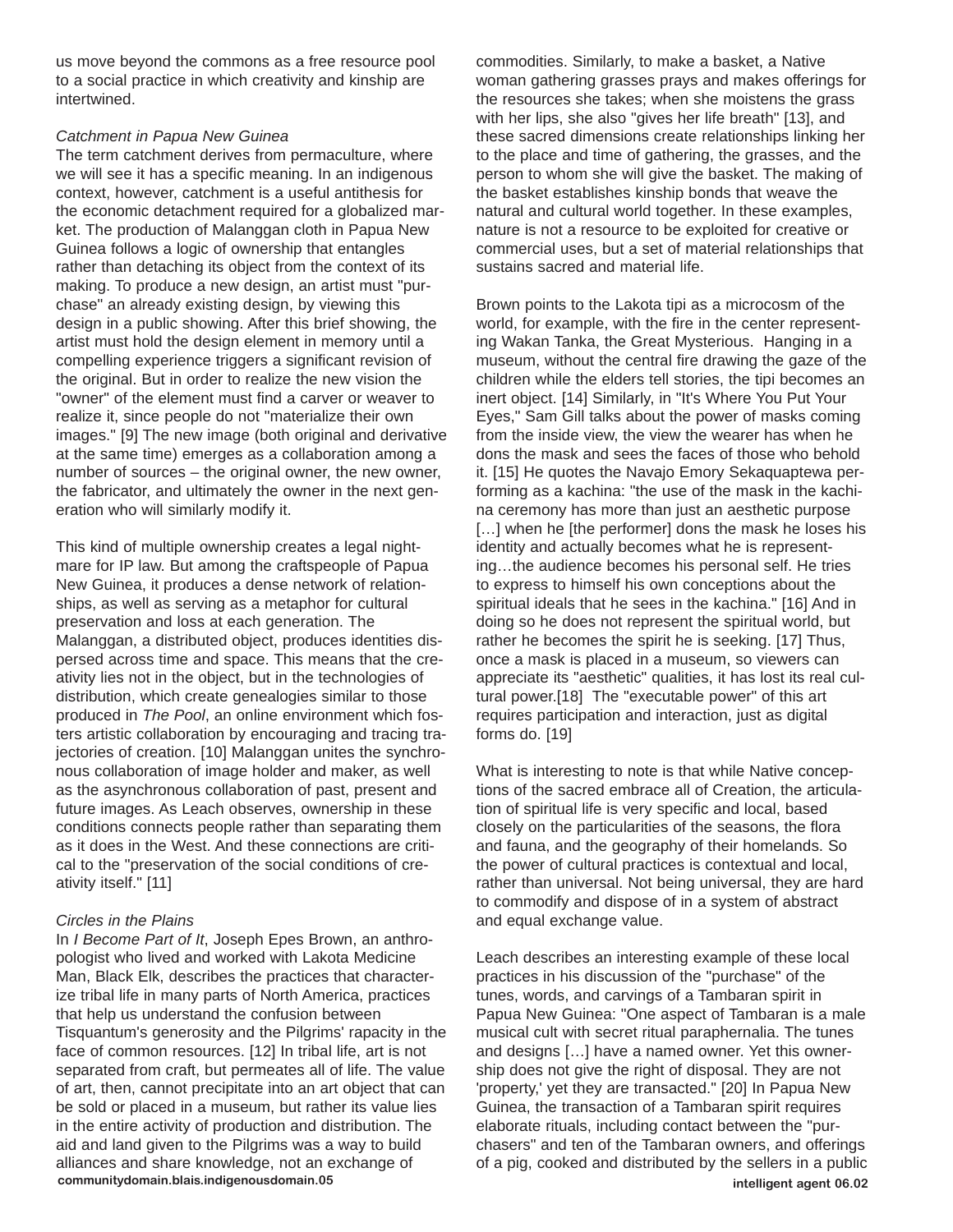recognition of the transfer of the spirit.

Payment, however, does not give the new owners complete rights to do anything they want, as is the case with purchase of goods or lands in much of the developed world. Once purchased, the new "owners" must maintain respect and honor for the spirit, including following elaborate rules for its development within the new context and ensuring its propagation to future generations. [21] Furthermore, what differentiates this "purchase" from a commodity purchase is that there is no object to own. Rather what has been purchased is a particular kind of relationship with specific spirits, that is, the right to practice a kind of sacred ritual that recognizes prior relations between that spirit and a particular community. This is very different from disposability.

The notion that creation entails responsibility, that creators may not be entirely free to "dispose" of their inventions however they like – is anathema to our society's rabid obsession with turning every conceivable scientific discovery into a cash cow. The right to turn culture into cash derives from John Locke's view that cultural value accrues to natural resources when they are manipulated by the labor of the maker. The artist's labor becomes the mark of authorship and guarantor of ownership. In this view, Nature in itself has no value until it is used, developed, commodified, or put through the mill of human labor and industrialization. Its value, then, becomes an abstract sale value – how much profit it can bring the maker. In a "free market" where natural resources are free for the taking or available to the highest bidder, clean water, clean air, forests, beaches, wetlands, and arctic refuges exist outside a cultural or even natural network of relationships, can be modified or manipulated at the owner's discretion, because in themselves, they add nothing to the GNP. In such an economy, Nature is merely a resource, and has no inherent economic value. Following New Zealand MP Marilyn Waring's analysis of free market economics, the destruction accompanying the Exxon Valdez oil spill is terrific for GNP, so is prostitution of ten-year old girls in Thailand; whereas the Arctic National Wildlife refuge is worth nothing until compromised in the process of oil extraction [22], and the pristine Passamaquoddy bay in Northern Maine is worth more to the local community if its natural resources are compromised for the processing of Liquefied Natural Gas. [23]

By contrast to the disposability inherent in capital accounting methods, Brown claims that reciprocity "permeates so many aspects of North American cultures." [24] He defines reciprocity as a "process wherein if you receive or take away you must always give back." This view conceives of time and life as permeated by circles, of processes that repeat and return. "Everything comes back upon itself." Providing inspiration for the permaculturists that would follow, Native people were close observers of nature, which is where they perceived these living cycles, "the birds build their nests in circular **intelligent agent 06.02 communitydomain.blais.indigenousdomain.06**

form, foxes have their dens in circles, the wind in its greatest power moves in a circle." [25]

Compare this to the linear view of history that places "Man" at the center, and views the changes attendant upon expanding colonization and globalization as "progress." In the developed world, despite Ptolemy's confirmation that the world is a sphere, and Galileo's proofs that the earth revolves around the sun, economists still boldly claim that *The World is Flat* [26], and that the universe revolves around humans, who are the pinnacle of a linear evolution. Without these ideological supports, the notion of property would collapse, and the appropriation of Native culture and natural resources that drive globalization would lose their main ideological foundations. Without these foundations, the destruction of nature, and the enslavement and exploitation of human beings would appear as the abomination that it is in Native eyes. And when the machine of globalization is prevented from consuming what is left of the natural and cultural resources of the world, then the unsustainable systems that this intensive feeding supports will collapse under their own weight, and new more equitable and sustainable systems will replace them  $-$  a view that resonates in Native Culture, Permaculture, and Digital Culture. [27]

#### *Care among the Pintupi*

In Papua New Guinea, as in many tribal societies, cultural production – what some descriptions of open source refer to as "gift-giving" – is "an action performed within the context of reciprocity and expectations of return – status, rights, or more gifts." [28] It is not altruism – which is motivated at some level by ego – that produces these complex structures, but rather a kind of enlightened self-interest, one that recognizes the self as part of many, larger networks upon which the self depends for its livelihood. The similarities between collaborative production in tribal societies and in the digital economy are not trivial. Though the former measures its age in millennia and the latter in decades, "both are based on the self-interested participation of individuals and communities linked by a complex web of rights and obligations." [29] In both, cultural production can be viewed as the formation of kinship patterns (with people, natural world, land, resources, fellow programmers) that are economically viable. What their example suggests is that if you have the right kind of kinship-family, community, and land – you do not need a job. In fact, if you extend these kinship structures far enough, as Native Americans did, and as McLuhan predicted would happen with electronic media, you no longer need the nation. [30]

IP regimes have notoriously failed indigenous peoples trying to preserve and practice their cultural life in the context of colonization and globalization. [31] Partly this is because these regimes offer only simple alternatives of closed proprietary models, or open libertarian models. [32] Neither addresses the nuances of indigenous cul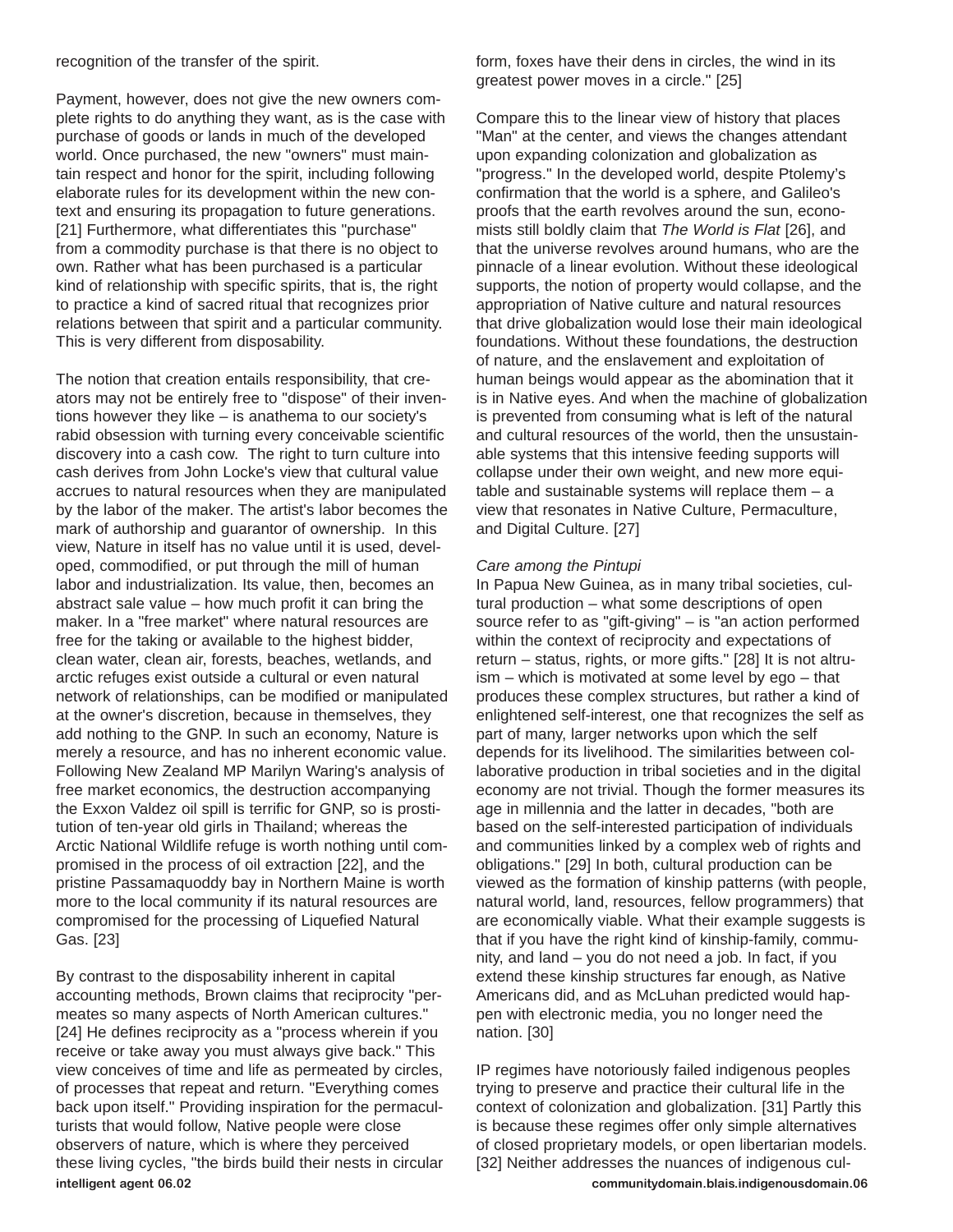tural production, where information does not necessarily want to be free, but where it may require care. Myers describes such a dynamic among the Australian Pintupi whose words for property, *walytja* and *yapunta*, describe types of relationship that resemble family ties more than commodity rights. [33] *Walytja* signifies relative, whereas *yapunta* signifies an orphan, one who is not cared for. Similarly, someone who 'steals' the cultural artifact of another kin group in Papua New Guinea is assumed to be signaling a desire to be included in the kinship group from which he is stealing, and thus through elaborate ritual is brought into the fold. [34] These examples suggest that cultural practice may depend not on ownership, authorship and its attendant rights, but on kinship, belonging, and the rituals of inclusion – all hallmarks of care.

#### *Permaculture*

The aim of permaculture is simple: create wealth without doing damage. [35] In order to accomplish this, permaculture envisions nature as a complex network in which humans collaborate with other life forms – much as plants in a guild cooperate – to produce harmonious and sustainable energy systems. The approach is glocal: emergent bottom-up local solutions produced through trial and observation and cognizant of larger, global forces, both natural and cultural. By stimulating interdependence locally, permaculture moves away from centralized models of production and consumption that require massive energy input, institutions and technology to manage. By reversing current centralizing and globalizing trends and practices, humans can halt the resource destruction that produces financial capital and move toward resource creation in the form of natural and human capital.

## **Catchment in the Sand**

Catchment, nature's method of wealth accumulation and energy storage is permaculture's alternative to capital. Where capital is centralized accumulation that resists redistribution, catchment is a system for accumulating a critical mass of a needed resource, like water or soil minerals, in order to trigger self-organizing system, i.e. life forms, that then spread over the landscape. Some natural examples of catchment include the sun, plant carbohydrates, bodies of water, geothermal energy, and plate tectonics. [Fig. 2]

How does catchment work? Since the "driving force behind all natural systems" is energy [36], catchment focuses on ways to capture naturally occurring flows of energy in such a way as to maximize the yield over time and space. As we know, entropy is the natural tendency to disorder, but it is balance by an opposing tendency toward self-organization – or what we call life. This kind of self-organization happens "whenever energy flows are sufficient to generate storages." [37] Even small storages of energy can trigger an explosion of life.





Figure 2. Three stages of catchment, as demonstrated by views of the Nahal Zin keyline in Israel's mountainous northern Negev Desert, which drains into the Dead Sea. Photos courtesy of Hydrology, University of Freiburg, Germany.

Like capital, catchment proceeds via an initial concentration of resources. How those two systems distribute resources in the long run, however, is very different. In capital, positions initially favored with power and wealth continue to aggrandize the latter through reinvestment of profit, and over time the rich only get richer relative to the poor. While capitalist's apologists claim that the elevation of the rich eventually raises the standard of living for all, history demonstrates that the gap between rich and poor only steepens with time.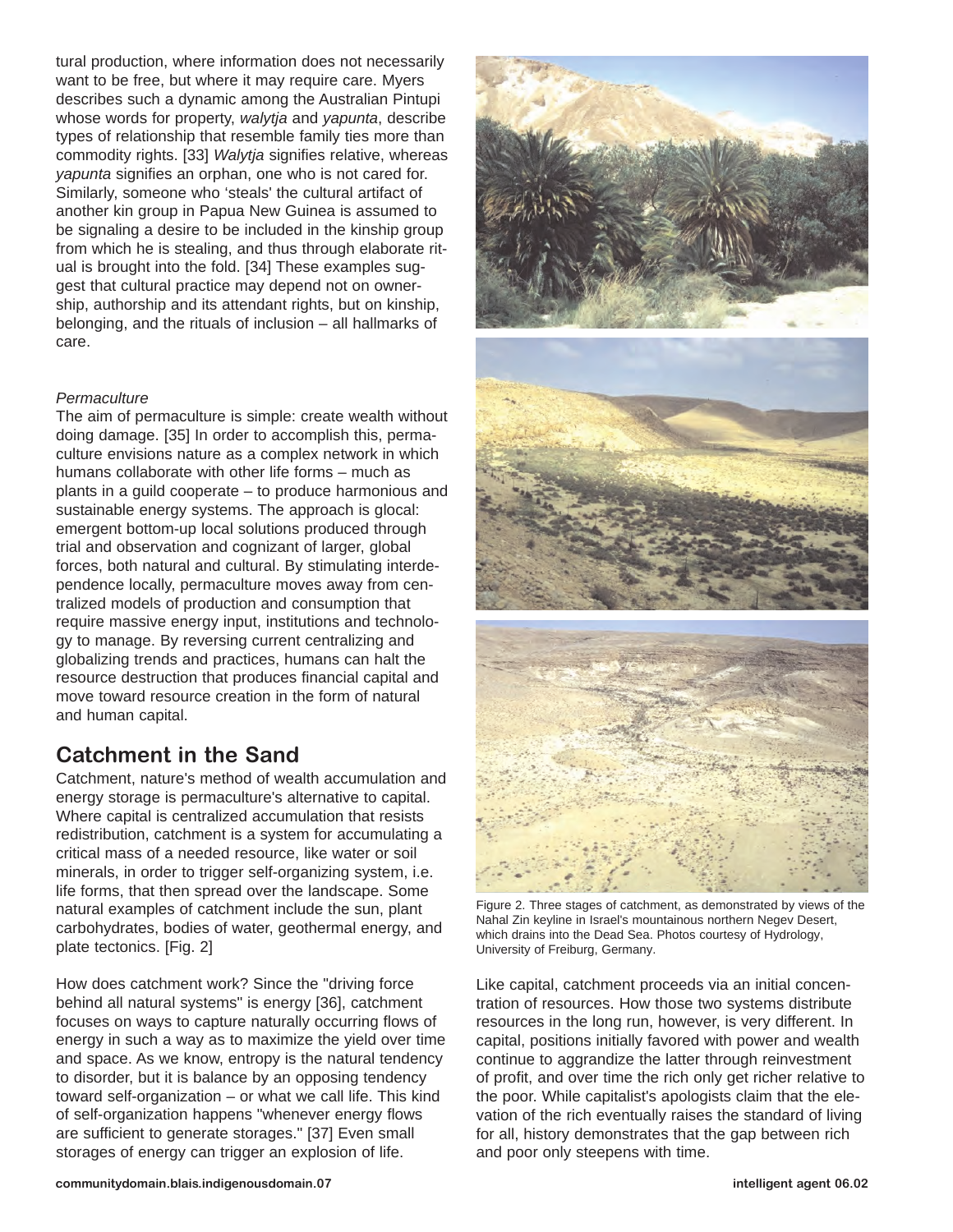If the metaphor of capitalism is building a pyramid on the desert, the metaphor of catchment is growing a forest from the desert. In his film *Planting in Drylands* [38], Bill Mollison shows a small rolling device that forms tiny divots over the desert floor. These small depressions in an otherwise flat surface collect dew and stray seed, so that over a surprisingly short amount of time, small sprouts shoot up, which in turn are able to collect more dew and hold more water in the soil. Under the right conditions, this positive feedback loop can actually turn a desert path to a living one with minimal human intervention – not even the need to sow seeds. Whether the result is a grassland or forest, the terrain moves from a handful of green spots to a terrain so evenly covered with life that it is no longer possible to find the spots where the wealth was initially concentrated. Nature is the original Leveller. In contrast, capital's initial concentrations of "green" are conspicuous – just look for the mansions and sports cars that herald a tycoon at the top of his pyramid.

Unlike capital, whose increase is measured only in financial terms, catchment wealth is measured in terms of real wealth. It replaces short-term, centralized profit, with "long-term asset building for the benefit of future generations." [39] The real wealth assets here refer to soil fertility, seed saving, reforestation, keyline water harvesting, and carbon, water and nutrient storage in the landscape. Natural capital like water, living soil, trees, and seed help insure low-energy sustainability because they are 1) self-maintaining; 2) have low depreciation rate; 3) are easily tapped with simple technology; and 4) resist monopolization, theft and violence. So in addition to long-term real wealth accumulation, catchment also produces long-term security, first by eliminating the need for energy-based resource wars like the current Iraq war, and second, by building local stores of wealth that are distributed across the landscape and locked in ecosystems and thus hard to steal without mobilization of armies against the local community – which unfortunately is the pattern of current enclosure in the developing world.

While catchment in nature and in permaculture has clear payoffs, there are more pressing reasons to adopt this technique in place of the dominant capital model of wealth creation. Under current free market economics, "we have been living by consuming global capital in a reckless manner that would send any business bankrupt." [40] The results are resource wars; destruction of independent, sustainable lifestyles and replacement with dependent pauperization; destruction of ecosystems worldwide; global warming; and collapsing political structures that erode the very freedoms upon which they are based.

#### *Circles on the Farm*

If the poetry of Native cultures lies in circles and cycles, the poetry of permaculture lies in feedback loops. In nature negative feedback mechanisms, like predators, **intelligent agent 06.02 communitydomain.blais.indigenousdomain.08**

natural disasters and parasites have the effect of keeping populations healthy and their numbers under control. They also discourage unsustainable behaviors. Positive feedback loops are the kind we saw in guilds and plant communities where synergies develop between species in particular microclimates. In a massively centralized economy, where basic needs are produced far from where they are consumed, it is very difficult for people to note the effects of the systems that sustain them. When a river is polluted, few people hold up their newspapers as the culprit, when ground waters are contaminated no one holds up the dinner plate laded with pesticide-produced produce. In the local ecosystems of permaculture, it is much easier to identify negative feedback and to make adjustments. When the family dog dies an early and unnatural death, the farmer may reevaluate the heavy use of pesticides on his crops. Taking responsibility for the state of the world is, for permaculturists, the first step toward empowerment and change.

One of the ways of responding to feedback is to take personal responsibility for the choices we make that lead to effects we don't like in the world. There a number of ways permaculture encourages personal responsibility. Not only does exercising responsibility often replace despair with hope, it supports many permaculture values. Like a blocked Internet packet, Permaculture does not resist the source of blockage, but rather, routes around it. While the rest of the culture is busy working long hours to pay for consumer goods, permaculturists shorten their work hours and consume less. Because they organize as small groups and communities, they can respond to change much faster than large institutions, governments or markets; and so they are far more effective at initiating social change. "There is little point in spending your life trying to persuade other people that they are wrong. If there is a better way of doing things, and you know what it is, the do it. If it is really better […] other people will try it too." [41] This argument may sound like some of the utopian rhetoric of early adopters of the Internet and its virtual communities. However, unlike immigrants who abandoned "meatspace" for a better world in cyberspace, permaculturalists seek not to abandon this planet but to embrace it, not to hide from a society they cannot support but to model a more sustainable paradigm for it.

#### *Care for the River*

As David Holmgren, one of the founders explains, "It's the conversations you have with your neighbor over the garden fence which saves the world, and if you want to know what the news is, go outside and look." [42] In principle these sentiments sound very much like those of Free Software guru Richard Stallman, who claims "globalization is a very inefficient way of raising living standards of people overseas" and that a much better economic system would decentralize power and resources. [43] Holmgren situates this practice not in altruism but in clear-sighted common interest. And he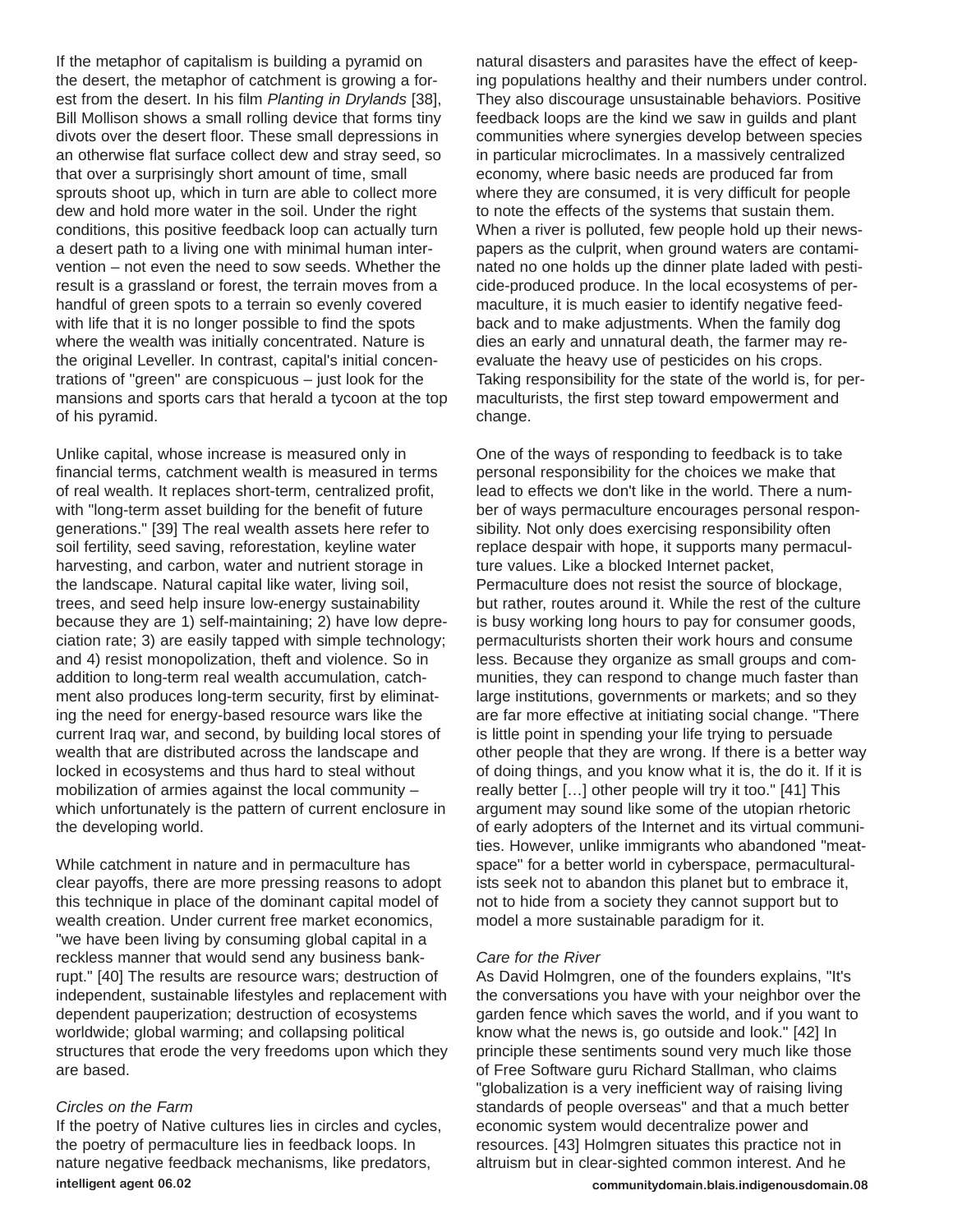refers to the historical record to confirm that caring for the self required caring for land and natural resources. In his view, permaculture "asks you to see yourself as one with the universe, and to measure its wonder for your mutual benefit. You and the rest of creation have the same interest at heart – survival – so you should look after each other." This invitation to care for self, family, community and neighbors in the widest possible sense – as we see in Native culture – reinserts humans into the Web of Life.

Like nature, permaculture rarely centralizes wealth because of the amount of poverty created in its wake. In nature a river might meander back and forth across a





Figure 3. Top: A simulated catchment network generated by TOPAZ (Topographic Parameterization Software), produced cooperatively by the Agricultural Research Service, U.S. Department of Agriculture, USA; and the Department of Geography, University of Saskatchewan, Canada.

Bottom: The Web of Trust of the New York Linux Users Group, as diagrammed by the sig2dot Keyring Graph Generator. Image courtesy NY Linux Users Group.

landscape bringing water to huge tracts of forest or arable lands. Likewise, permaculture constructs smallscale swales and keyline irrigation, to control small amounts of water flow over larger areas, leaving just enough wealth in each area to trigger healthy plant growth, which in turn spills over to unirrigated areas. Such modest, gravity-fed irrigation system could be found in Ladakh, in the high Himalayas before the area was developed. In Ladakh, such catchment of water irrigated entire arid areas with limited mountain runoff, using elaborate sharing schemes across households to produce rich and abundant crops and clean drinking water. After development – fed by an ideology that trusts to a disinterested "invisible hand" instead of the common interest of local villagers – the water became polluted, and staple crops were imported once local agriculture and ways of life were displaced by wage labor and the media and material attractions of capital. [44]

## **Digital Culture**

"Changes in the way we think, especially the emergence of design thinking, are more fundamental to the information economy than the hardware and software we use." [45] Although this is a permaculture principle, it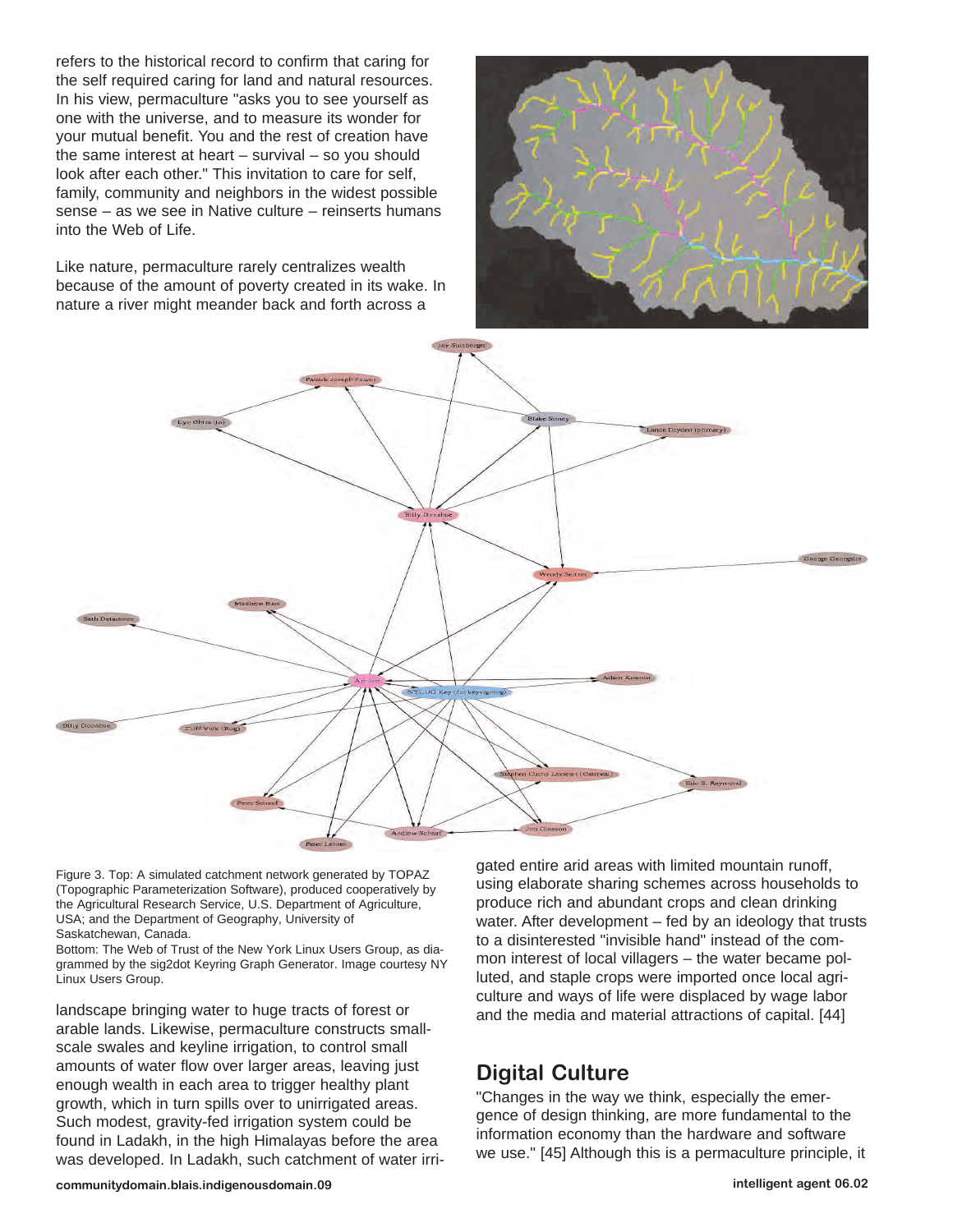might apply to the free and open software movement and the development of online communities; these are practice grounds for the kind of community development that permaculture activists seek. If Internet spaces function like practice grounds, it is because these areas are not fully colonized economically, legally or politically, though the colonial paradigm still influences our limited understanding of the digital commons. [46] For permaculture, the landscape is the textbook [47]; so to with digital culture though the landscape is virtual and made up of networks of human communication. What can this textbook teach us about human community, about ways to manage resources that move beyond the private / public dichotomy and into complex emergent social patterns that are sustainable?

Many critics of closed, hierarchic institutions have recently turned toward the open software movement for an alternative model. While these critics applaud the sharing and openness of these seemingly global communities of software developers, they rarely look beyond the virtual veneer to analyze the specific mechanisms behind their success. Coders of open software are often more tribal than global. [48] The "free culture" model notwithstanding, a coder cannot simply refactor a module of the GNU/Linux kernel without the permission of other trusted developers. While open software communities do not resort to the command-and-control hierarchies of corporate and military structures, they do exercise a form of management, but one with surprising resonances to the forms of entanglement found in indigenous and permaculture communities.

#### Catchment in Webs of Trust

Local trust (or lack thereof) is easy to establish when members share an ecosystem or physical community. But how do you build a community in a virtual space where members have no prior relationship? Furthermore, how do you communicate with co-workers or family and friends in a way that is secure from sniffing software like FBI's Carnivore?

While Certification Authorities like Verisign have emerged as third-party guarantors of net identity, many open software programmers prefer to roll their own identity via public key encryption, which can operate via peer-to-peer networks rather than a centralized structure. PGP ("Pretty Good Privacy") is one of the most popular systems for verifying network identity among groups of people who will be working together. PGP verification begins with face-to-face contact at key signing parties [49], gatherings of people who verify each other's identity by checking ID cards, faces, and anecdotal evidence ("This is my husband, Jim"). Once identities are confirmed face to face, users sign each other's public keys, effectively hinging one developer's credibility on that of another developer – more catchment than detachment. [Fig. 3]

As if to echo Holmgren's belittlement of hardware and software, computers are forbidden at such meetings because they could compromise security. [50] If people used a computer to sign keys at the party, it would be hard to tell if the machine was compromised, or set up to capture the PGP information, or even infect it with a virus. It's interesting that key signers seem more concerned about exchanging computer viruses than biological ones, despite all the hand shaking and card swapping; for this "virtual community," physical intimacy is not a liability but a sign of their interdependence and a prerequisite of the mutual trust they need to do their work. When key signers stand in a line to receive each other's identity written on a piece of paper, it is a ritualistic echo of the Powhiri ceremony by which the Maori greet newcomers, standing opposite each other in a line and touching foreheads so as to receive each other's breath in the hongi greeting.

#### *Circles of Credibility*

The more signings a public key gets – the more attached it becomes to other public keys – the more trusted it becomes. When the party is over, when identity is confirmed, people sign each other's public keys, thereby increasing their credibility. When an encrypted email message arrives in an email box – signed by one very credible public key, or three fairly trusted public keys – then the receiver can be almost certainly the message was sent by the person who claims to have sent it. The receiver can then use her private key to decrypt the message. Ironically this makes digital signatures more trustworthy than paper ones, which are easily forged. Paper signatures on treaties are useful for colonial powers, because they seem to command trust, but in the end, as repeated Native American experience confirms, these paper signatures are not worth the paper they were written on, certainly nowhere near the power face-to-face trust originally had in Native communities.

The best way to develop and expand webs of trust for secure communication over the Internet is to hold as many key-signing parties as possible. Frequent meetings ensure that the web of trust is "deep and tightly interlinked," thus making it harder to crack. PGP protects the parties involved in a communication as well as ensuring the integrity of the software produced. Though used extensively by open software developers to check out software modules and/or sign off on approved modules, PGP guarantees can also safeguard the passing of any kind of information among users in a web of trust. The more people use encryption, the less information can be sniffed by government or corporate software, and the more thoughtful they become about the kind of information they casually distribute via any technology. [51] Practicing PGP is a constant reminder that "not all information wants to be free."

Care for Kin and Beyond Beyond creating security, PGP parties also generate **intelligent agent 06.02 communitydomain.blais.indigenousdomain.10**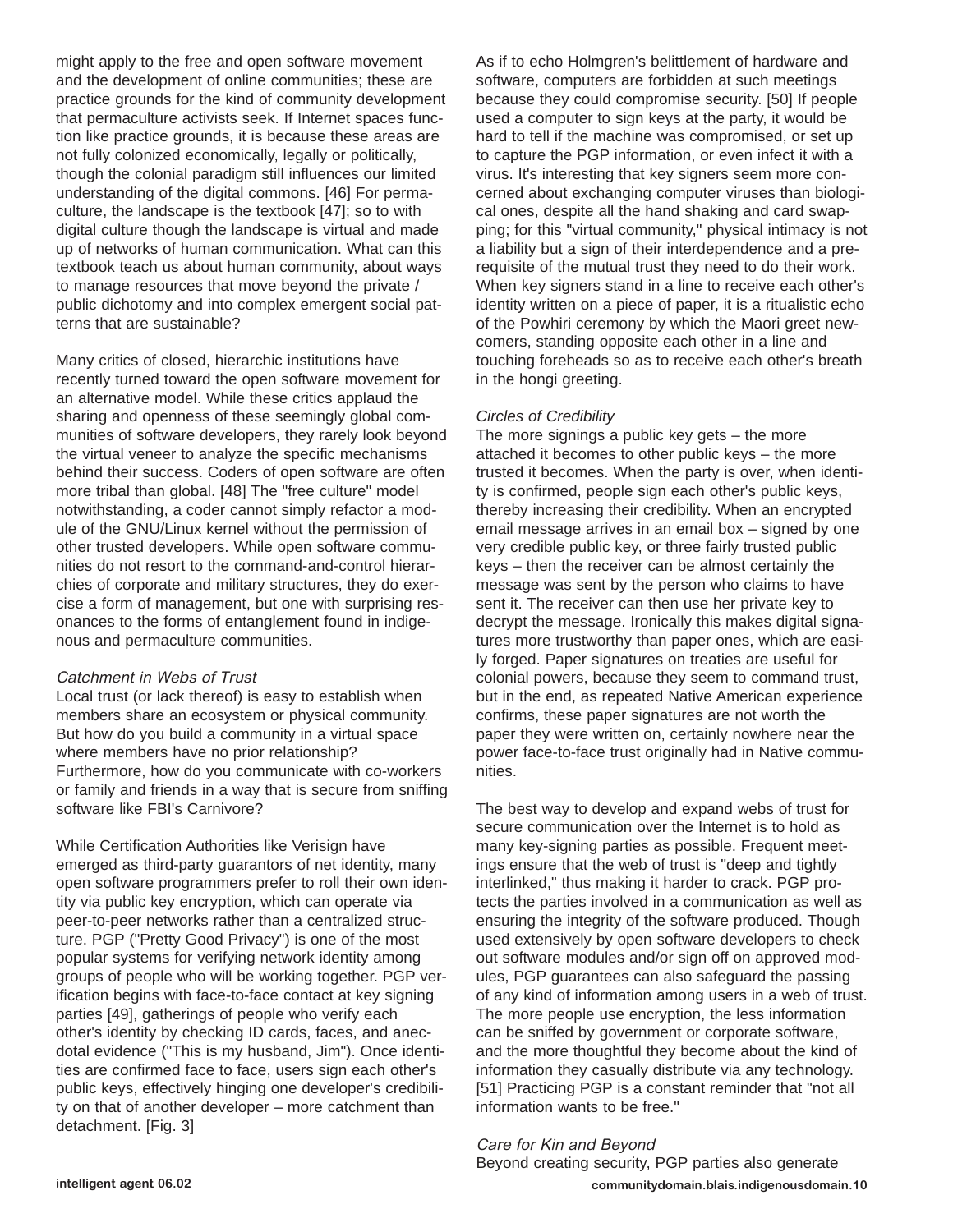real local political communities since they involve faceto-face meetings by people who often share political and ethical concerns including civil liberties, the future of cryptography, and Internet regulation – all attempts to prevent the enclosure of emerging digital commons. In the digital as well as real worlds these are basic freedoms that generate passionate support. Furthermore, holding PGP parties allows a local area to configure its servers and technology to run PGP, making it available for others to use. Building this infrastructure across the Internet through local webs of trust creates a communication system that looks less like a global net and more like strongly linked local nodes with ties to other local nodes. This is not a global village, but a tribal web.

This new kind of kinship may seem abstract to those who haven't been to a key signing, but its emergence is easy to see in diagrams of webs of trust. Applications such as Sig2dot.pl, a PGP key ring graph generator, can produce a graph of all of the signature relationships in a GPG/PGP key ring, including the network developed at PGP party. "Graphing the web of trust in your local area as you build it can help motivate people to participate as well as giving everyone a clear sense of what's being accomplished as things progress." [52] The correlation of visual diagrams with the establishment of kinship patterns sounds remarkably like the protocols in Papua New Guinea for Malanggan. The idea that creativity and cultural production depend on and are correlated with the social safety net of kinship groups is a digital recuperation of an indigenous wisdom about social wealth. While peer-to-peer culture is relatively new by comparison to indigenous cultures, these "natives of cyberspace" [53] may be able to re-imagine a lost common heritage more readily than those of us still burdened by the tropes of print and visual culture.

In fact, geeks – for all their obsession with protocol, syntax and patches – can demonstrate a sophisticated grasp of current political dangers and issues when they care about them. Because our culture is increasingly mediated through lines of code, programmers are in a privileged position to watch the effects of such mediation on the consuming public – so we can hope that as their awareness grows, programmers will expand their concerns beyond bugs in the latest Debian distribution to include broader issues like child prostitution or deforestation.

Curiously, a humorous allusion to a political mission surfaces in the middle of "Notes on handling the Perl Patch Pumpkin," which explains protocol for contributing a patch to a development team. Near the end of this online document is a section called "How to Save the World." While the instructions are prosaic – "You should definitely announce your patch on the perl5-porters list," "You should make it quite clear that a subversion is not a production release" [54] – the humorous linking of participation of the production of a shared resource with the saving of the world is far from naïve. In fact it is a wakeup call from the cultural propaganda that proclaims that, in Stallman's words, "sharing with your neighbor is the moral equivalent of attacking a ship." [55] Of course if we recall that many pirate ships were precisely dispossessed people such as peasants and African slaves taking back a commons that had been "criminalized" [56], then piracy itself appears as a commoner's logical response to enclosure of land and body. [57]

### **Sovereignty**

While it may not be surprising that programmers are concerned with the securing of "individual liberties" that once motivated piracy, it is interesting to see key signing parties dwell on a discussion of "sovereignty," [58] an issue that grounds Native political struggles. Used by Native Americans, sovereignty signifies their right to enter into treaties with other nations, and to be recognized and respected with full rights accruing to nations. The US government takes pains to associate national security and cryptography, regulating the latter's export. But neither Native tribes nor key signers are ultimately interested in national sovereignty so much as individual and tribal sovereignty. [59] This concern is echoed in David Berry's summary of "Libre" culture – a sort of Creative Commons with an ethical slant: "Political struggle will no doubt be oriented towards the nation state [...] but it cannot remain there alone [...] Creativity is at once too small and too large. Political action and the struggle for true democracy will have to be aimed simultaneously at local and global levels." [60]

Berry goes on to propose a "treaty obligation" to prevent "the commodification of human DNA and life itself. Or a UN protectorate to defend the sanctity of ideas and concepts. We might picture something akin to Bruno Latour's 'Parliament of Things,' a space where not just the human is represented, but all of life has a defender, all of life has a voice." Of course, this kind of community voice – one that speaks for all living things – already exists among indigenous peoples. When the UN established the Geneva Convention on human rights after World War II, the Six Nations and the Lakota suggested they were leaving something out:

*There is a hue and cry for human rights – human rights, they said, for all people. And the indigenous people said: What are the rights of the natural world? Where is the seat for the buffalo or the eagle? Who is representing them here in this forum? Who is speaking for the waters of the earth? Who is speaking for the trees and the forests?* [61]

The parallels in understanding between the Libre Society and Native culture, the acknowledgement of a Web of Life to which we all belong, points to an economic and political practice that moves beyond the limited freedoms established by the commons, either traditional or digital. While we may yearn for a long-lost com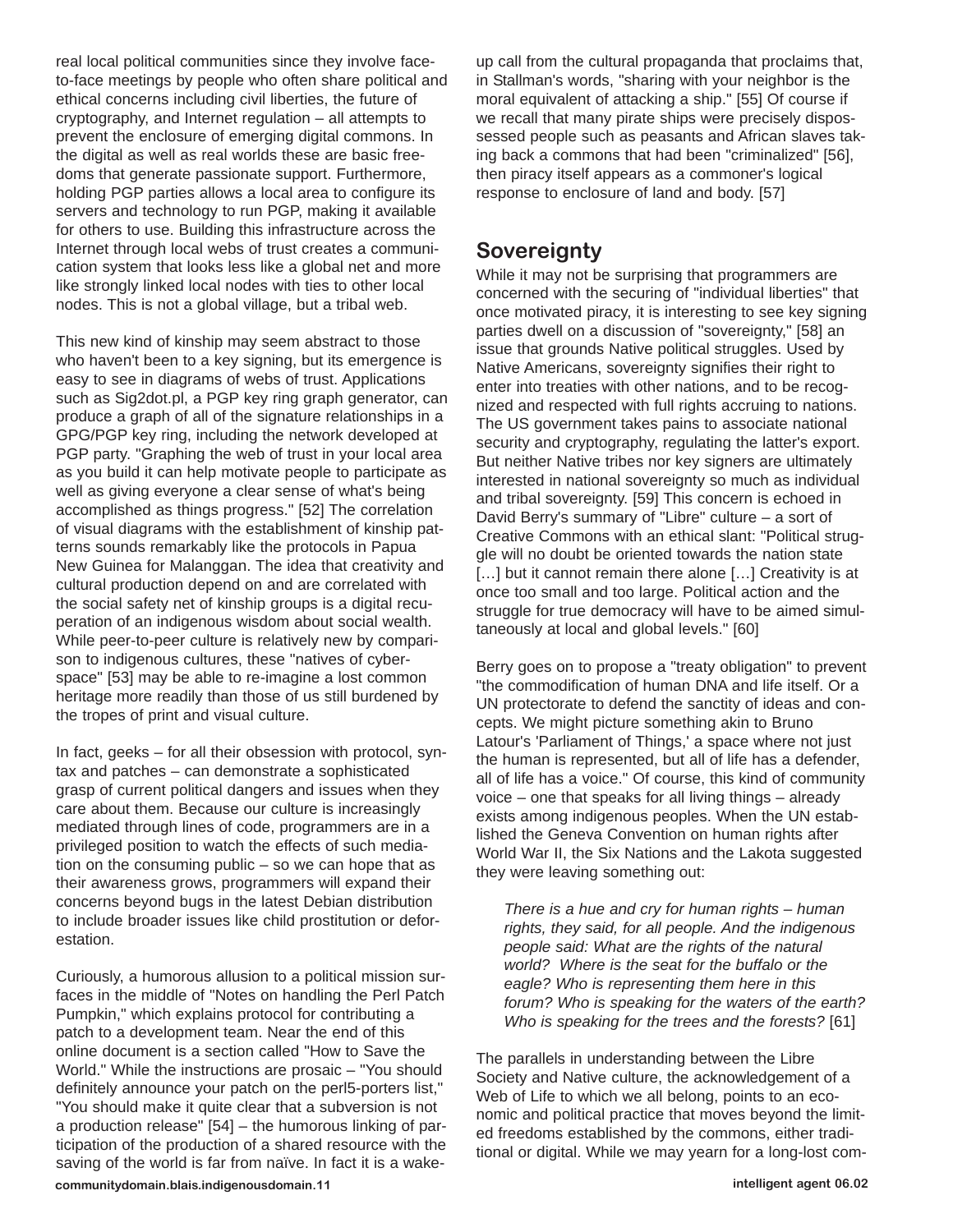mons where humans were landkeepers, where they cared for all living things, what we need now must move beyond the logic of common/enclosed, of free/private. For in today's context, any commons is only respite from a larger cultural model of property, theft, enclosure, and loss of political liberty for all humans and exploitation of all life. To move beyond human rights toward the rights of all living things, what Leach calls "common rights" [62], we need the commons to become the rule of human culture rather than the exception. That human beings in Native culture, Permaculture and digital culture are trying to protect and reclaim some common ground, some space for remembering and reinventing sustainable cultures, is a message of hope in otherwise dismal times.

#### **References:**

[1] K. Christen, "Gone Digital: Aboriginal Remix and the Cultural Commons," *International Journal of Cultural Property 12* (2005), pp. 315-345.

[2] Levellers, whose power base was in the New Model Army, upheld common rights, until their leaders were executed and their followers cashiered by the Grandees. "The Grandees were represented by Henry Ireton (son-in-law of Oliver Cromwell), Oliver Cromwell, and some others. Each party put forward a pamphlet to lay out their position. The Levellers' pamphlet, written by civilians, was entitled Agreement of the People. The Grandees' pamphlet, endorsed by the General Council of the Army, was written by Henry Ireton, and entitled The Heads of the Proposals. It put forward a constitutional manifesto which included the preservation of property rights and maintenance of the privileges of the gentry;" http://en.wikipedia.org/wiki/Levellers

[3] P. Linebaugh, "Charters of Liberty in Black Face and White face: Race, Slavery and the Commons," *Mute* (2005), http://www.metamute.org/en/node/5602, accessed May 18, 2006, p. 4.

[4] See Forest Charter at: http://www.constitution.org/sech/sech\_045.htm

[5] Gentry and Clergy are prohibited in the forest charter, since they are not local, both because a number came from France with the Normans, and also because others did not live in close proximity of the forests. "17. Now these liberties with regard to the forest we have granted to all, saving to the archbishops, bishops, abbots, priors, earls, barons, knights, and other persons both ecclesiastical and lay, [also] to the Templars and the Hospitallers, the liberties and free customs in forests and outside them, in warrens and in other things, that they earlier had. Moreover, all these aforesaid liberties and customs, which we have granted to be observed, in so far as concerns us, toward our men, all persons of our kingdom, both clergy and laity, shall, in so far as concerns them, observe toward their men." **intelligent agent 06.02 communitydomain.blais.indigenousdomain.12**

[6] http://www.perl.com/doc/manual/html/Porting/pumpkin.html

[7] Some theorists claim that the major conflict of our time is not between "democracy" and "terror," but between civilized cultures and indigenous cultures, the latter holding all the evolutionary knowledge needed to live sustainable in each of the areas they inhabit. See "Traditional Culture Strikes Back,"http://www.iht.com/ articles/2005/07/20/news/edpfaff.php#

[8] The Dawes Act 1887, which turned communally held Native American land into private property, ostensibly to speed assimilation and help Natives become self-sufficient, had disastrous effects leading to massive loss of land and culture: "some sixty million acres (240,000 km) of treaty land (almost half) were opened to settlement by non-Indians. The Act had one of the most substantial impacts on Natives, most significantly affecting Native gender roles. This Act broke up the reservation lands into privately owned parcels of property [given to men]. In this way, the legislators hoped to complete the assimilation process by deteriorating the communal lifestyle of the Native societies and impose values of strengthening the nuclear family and values of economic dependency strictly within this small household. Legislators' opinions of communal living saw the extended family as "needy" since the Indigenous ideas of wealth contrasted and disagreed with Western ideas of wealth. Indigenous people valued generosity and received status by being generous. Western values form around individual wealth and surplus and status is gained from these same values. The kin-network, which was the base of economic and social reproduction in Indigenous societies, split and the reservation became a checkerboard pattern… The Act forced Native people onto small tracts of land distant from their kin relations. Traditionally, in most Indigenous societies, women were the agriculturists while the men were the hunters and warriors. The Allotment policy depleted the land base, ending hunting as a means of subsistence. According to Victorian ideals, the men were forced into the fields to take on the woman's role and the women were domesticated. This Act imposed a patrilineal nuclear household onto many traditional matrilineal Native societies. Native gender roles and relations quickly changed with this policy since communal living shaped the social order of Native communities. Women were no longer the caretakers of the land and they were no longer valued in the public political sphere." See:

http://en.wikipedia.org/wiki/Dawes\_Act and http://www.csusm.edu/nadp/a1887.htm. One might compare this modern enclosure with the enclosures in Europe in the previous centuries.

[9] M. Strathern, "Imagined Collectivities and Multiple Authorship" in R. A. Ghosh (ed.), *CODE: Collaborative Ownership in the Digital Economy* (The MIT Press: Cambridge, MA, 2005), p. 18.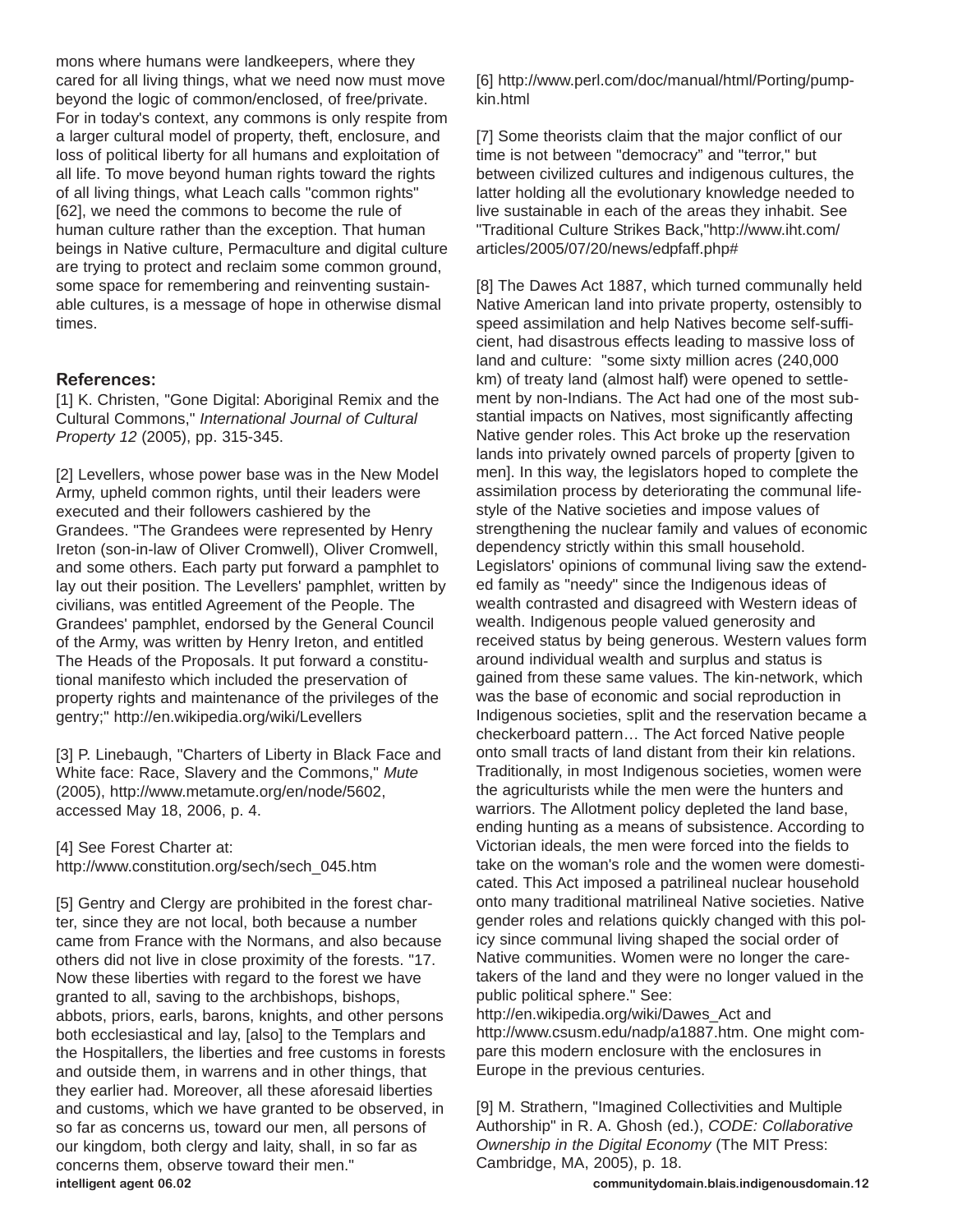[10] See: http://pool.newmedia.umaine.edu/

[11] J. Leach, "Modes of Creativity and the Register of Ownership" in R. A. Ghosh (ed.), *CODE: Collaborative Ownership in the Digital Economy* (The MIT Press: Cambridge, MA, 2005), p. 37.

[12] J.E. Brown, "Becoming Part of It" in D. M. Dooling, P. Jordan-Smith (eds.), *I Become Part of It: Sacred Dimensions in Native American Life* (Parabola: New York, 2002).

[13] Ibid., p. 15.

[14] Ibid., p. 20.

[15] S. Gill, "It's Where You Put Your Eyes" in D. M. Dooling, P. Jordan-Smith (eds.), *I Become Part of It: Sacred Dimensions in Native American Life* (Parabola: New York, 2002).

[16] Ibid., p. 83.

[17] Compare this to Leach's (2005) description of how creativity produces both children and spirits: "creativity, understood as the regeneration of people and places through the work of family groups…Children, like spirit designs, are generated in the specific productive partnerships of kin groups."

[18] Ibid., [15].

[19] See Blais & Ippolito, At *The Edge of Art*, for a description of executable art, art which has an effect in the material world: http://at-the-edge-of-art.com/

[20] Ibid. [11], p. 33.

[21] Ibid., [9], p. 20.

[22] M. Waring, *If Women Counted: A New Feminist Economics* (Harper Collins: New York, NY 1990).

[23] See http://www.savepassamaquoddybay.org/ and Ntulankeyutmonen Nkihtaqmikon (We take care of the homeland), http://penbay.org/sipayik/

[24] Ibid. [12], p. 12.

[25] Ibid., p. 12.

[26] T. L. Friedman, *The World is Flat*, (Farrar, Straus and Giroux: New York, NY, 2005)

[27] gkisedtanamoogk, "Miingignoti-Keteaoag: Decolonizing Justice and Sovereignty" (1997), http://www.geocities.com/CapitolHill/9118/gkis10.html. D. Holmgren, *Permaculture: Principles & Pathways Beyond Sustainability* (Holmgren Design Services: Hepburn, Australia, 2002).

Richard Stallman, "Copyright and Globalization in the Age of Computer Networks" in R. A. Ghosh (ed.), *CODE: Collaborative Ownership in the Digital Economy* (The MIT Press: Cambridge, MA, 2005).

[28] R. A. Ghosh (ed.), *CODE: Collaborative Ownership in the Digital Economy* (The MIT Press: Cambridge, MA, 2005), p. 7.

[29] Ibid., p. 7.

[30] See Stallman: "The centralization and economy of scale introduced by the printing press and similar technologies is going away." And McLuhan (1962): "What we have called 'nations' in recent centuries did not, and could not, precede the advent of Gutenberg technology anymore than they can survive the advent of electric circuitry with its power of totally involving all people in all other people."

[31] B. Boateng, "Square Pegs in Round Holes? Cultural Production, Intellectual Property Frameworks, and Discourses of Power," in R. A. Ghosh (ed.), *CODE: Collaborative Ownership in the Digital Economy* (The MIT Press: Cambridge, MA, 2005), pp. 61-74; A. Seeger, "Who Got Left Out of the Property Grab Again: Oral Traditions, Indigenous Rights, and Valuable Old Knowledge," in R. A. Ghosh (ed.), *CODE: Collaborative Ownership in the Digital Economy* (The MIT Press: Cambridge, MA, 2005), pp. 75-84; K. Warren, and J. Jackson, (Eds.) *Indigenous Movements, Self-Representation, and the State in Latin America.* (Univ. of Texas Press: Austin, TX 2002).

[32] GPL offers an interesting mix of these two, not entirely successful from an indigenous perspective, but certainly effective as anti-enclosure device. Discussion of the complex ways GPL thwarts colonial paradigms of property is beyond the scope of this paper.

[33] F. Myers, "Some Properties of Culture and Persons," in R. A. Ghosh (ed.), *CODE: Collaborative Ownership in the Digital Economy* (The MIT Press: Cambridge, MA, 2005), pp. 45-60.

[34] Ibid. [11], p. 34.

[35] G. Bell, *The Permaculture Way* (Chelsea Green: While River Junction, VT, 1992), p. 17.

[36] D. Holmgren, *Permaculture: Principles & Pathways Beyond Sustainability* (Holmgren Design Services: Hepburn, Australia, 2002), p. 27.

[37] Ibid., p. 15.

[38] More on Mollison's film at http://www.networkearth.org/perma/culture.html. Permaculture co-founder (with Mollison) David Holmgren's own rhetoric occasionally falls back on the **communitydomain.blais.indigenousdomain.13 intelligent agent 06.02**